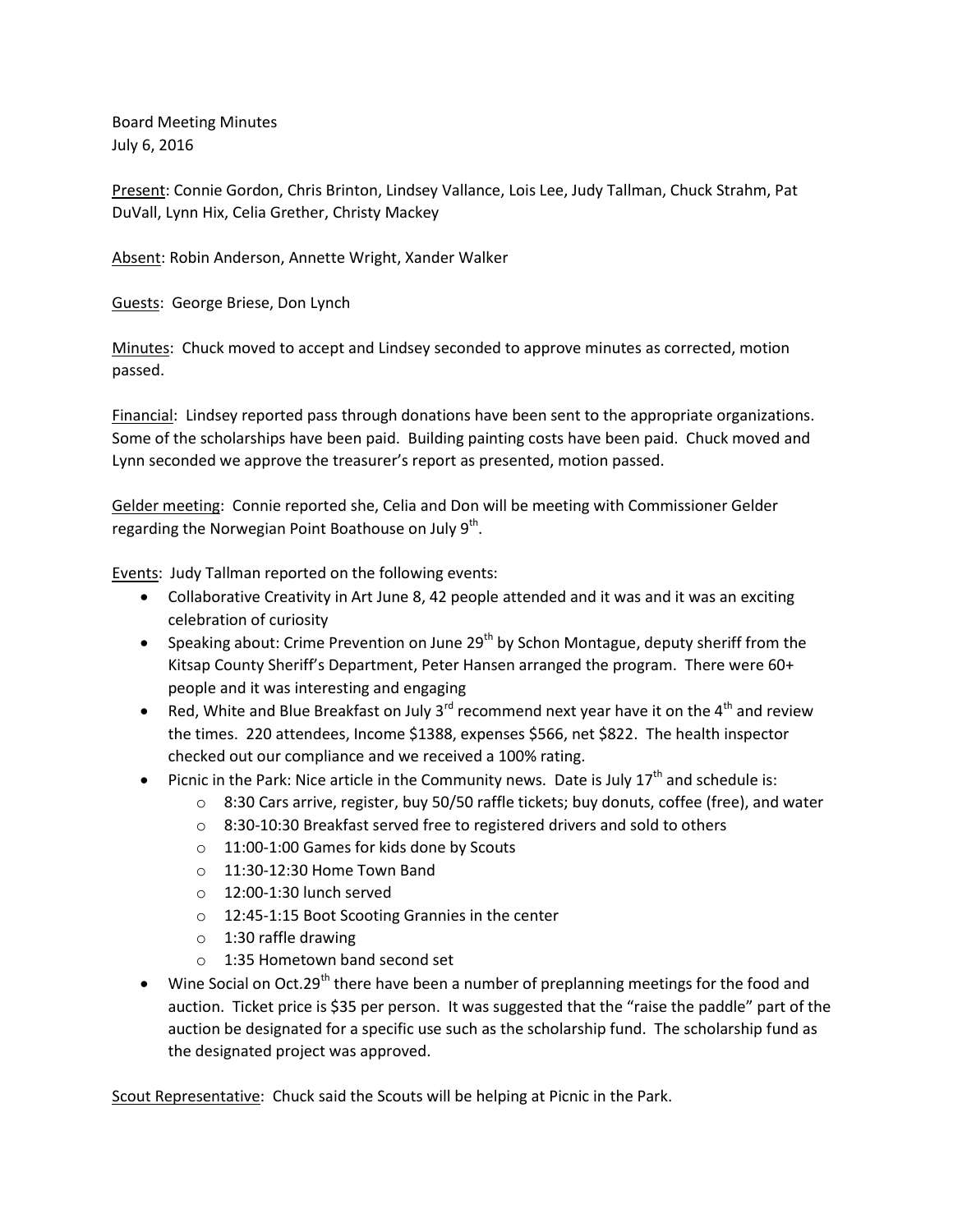Book Sale and Rummage Sale: Lynn reported \$1537 was raised at the book sale. She also suggested we consider renting a U-Haul for the next trip to deliver books to the bookseller due to the amount of books and multiple trips that were needed. There is a rummage sale drop off this coming weekend. August 3rd is the beginning of set-up for rummage sale. Rummage sale dates are: August 13 & 14. Lindsey has lunches covered for set up days.

Membership: Christy reported 321 returning members and 33 new members for 354 total year to date.

Rental Update: Numbers not available. There is a new check out list that renters will need to do upon completion of the event.

Maintenance Report: Chuck reported the exterior paint job was completed and there were good comments about the contractor and the quality of their job. Generator was serviced. Closet in the East room the lights are not working. A new light fixture will be installed. Ladies room light fixture also needs replacing. Dick's restaurant supply gave a quote for a new refrigerator/freezer and the new commercial refrigerators are sold in modules. A combination unit like our current one is no longer available. The bid is \$7600. Sign holder on Hansville road needs to be replaced or repaired. Decided to repair the current sign.

## Communications Report: None

Web Hosting: None

Old Business:

Endowment Event: Chris reported the event will be on Sunday July 10<sup>th</sup> at 2:00 PM at her home. So far about 30 people have responded that they will attend. Lois, Celia and Steve Grether and Christy are helping.

Planned Giving: Lois reported on planned giving ideas and activities that would help stimulate planned gifts and keep them engaged as potential donors. Donors need to be treated like family. There was discussion about how this could be handled. Christy made a motion and Chuck seconded to name the planned giving program the Legacy Circle, motion passed. Lynn will come up with some sample items that could be used for those indicating planned gifts.

Conflict of interest and records retention policy: Celia reviewed a draft of a record retention policy and conflict of interest policies. She will revise for the next meeting.

Consolidation of old records: Lynn said most of the records have been reviewed and the project is almost complete.